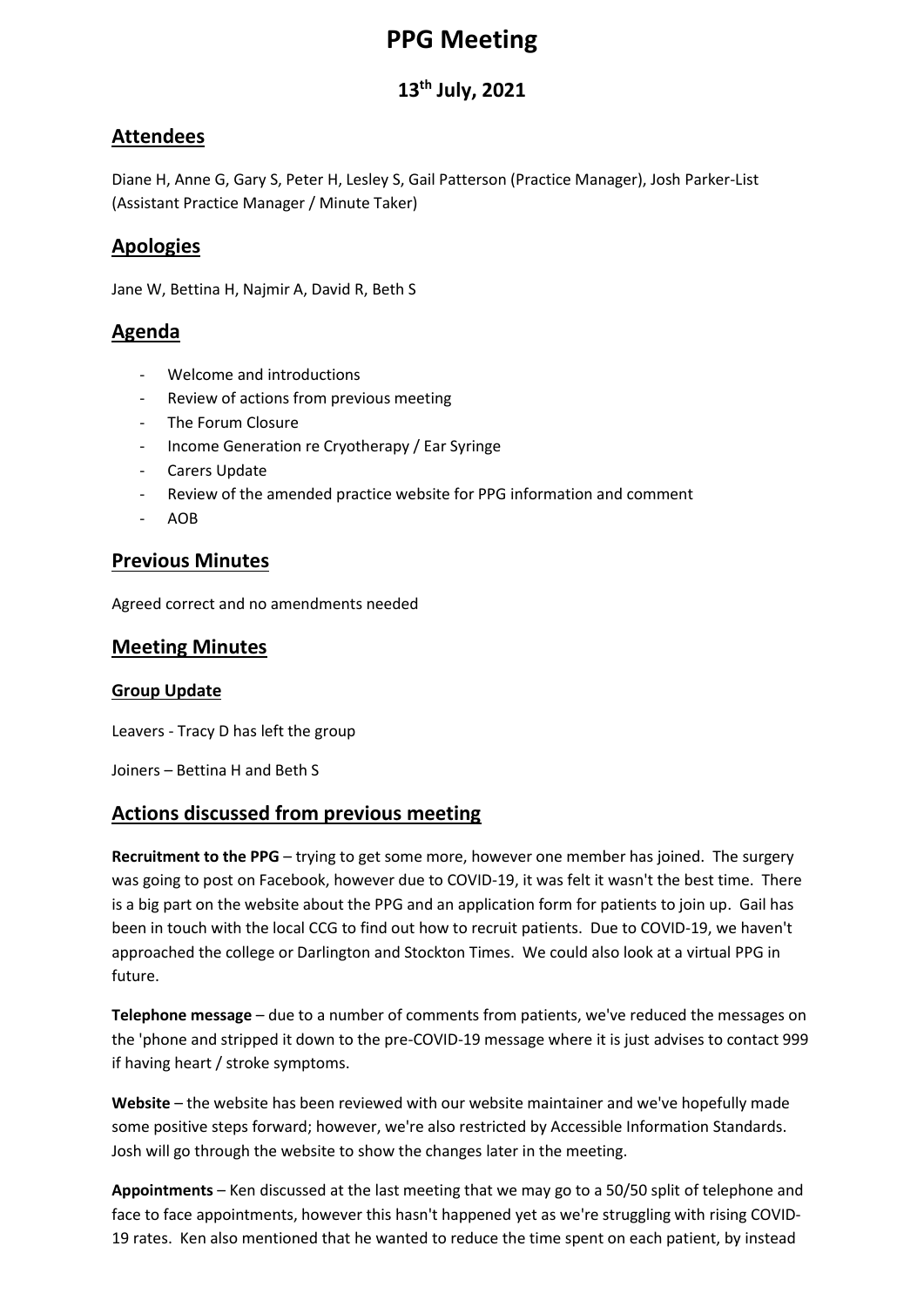of having a telephone call and then follow up with a F2F, which has made us think about how reception can book patients in if they state that they need a F2F appointment.

**19th July and face masks** – we will still be requesting that patient's wear face masks, even though guidance says differently.

**COVID-19 vaccinations** – The forum has closed, and surgery is now vaccinating patients for their 2nd AstraZeneca vaccination. We aren't doing  $1<sup>st</sup>$  vaccinations or any other vaccinations other than AstraZeneca. Day Lewis has the contract for vaccinating patients across the country. Lesley mentioned the texting system worked amazingly when done at the Forum. The PPG group has a lot of praise for the Forum volunteers and staff covering it, worked very smoothly and efficiently.

## **Updates**

**Telephones** – We've increased the incoming lines to 6, outgoing to 18 lines. We were using an ACD (Automatic Call Distributor) system, which is a bit like what they use in a call centre, where the receptionist can make themselves available for calls, reducing the ringing in the reception area, which reduces the stress of not hearing 'phones ring all the time if they're already on the 'phone to a patient. We've had resource issues where staff have gone off ill, self-isolating etc. We have been having issues where patients were calling the surgery, but the 'phones in reception weren't ringing, which has resulted in us switching the system back to the way that it was prior to ACD (Automatic Call Distributor) system and we're now receiving calls again.

**Staffing issues** – 8 members of staff are self-isolating. There is a lot of pressure where patients haven't been able to get through and then turn up at the surgery to complain, further reducing receptionists on the 'phone, taking management away from their work in order to help resolve the patient's complaint.

**Appointments** – a large number of patients are told to ring the next day at 8am, which causes huge demand as soon as the surgery opens. We're hoping that when all staff are back and up to speed we'll be able to better meet this demand, reduce caller waiting times resulting in a better customer service. We've been looking at other telephone companies to see if we can improve the system, we also came across a virtual receptionist system, which will allow you to book, cancel, check appointments. The system is available 24 hours / 7 days a week, 365 days a year. Ann mentioned that her husband used the e-consult system and he got a call back very quickly! She asked whether we knew how many people use this system? As Ann was very impressed by this system. We're also continuing to promote online consultations. We're keen to adopt the Patient Partner (virtual receptionist) system, however we need to ensure that it will meet the surgery's and patients' needs.

**Virtual Receptionist Questions** - If patients rang the virtual receptionist out of hours, would there be an option to ring the patient back when the surgery opens? If that is the case, will a receptionist be taken out to ring patients the following morning, instead of receiving calls. This is something Gail will ask the company about.

#### **Staffing** –

- Faith Dawson (Phlebotomist) has started, which will help reduce waiting times for bloods / NHS health checks, dressing care etc.
- Most staff isolation is due to family members having COVID-19, but not themselves, however they are working from home where they can. Due to schools sending children home, this also means that staff are having to go home to care for them.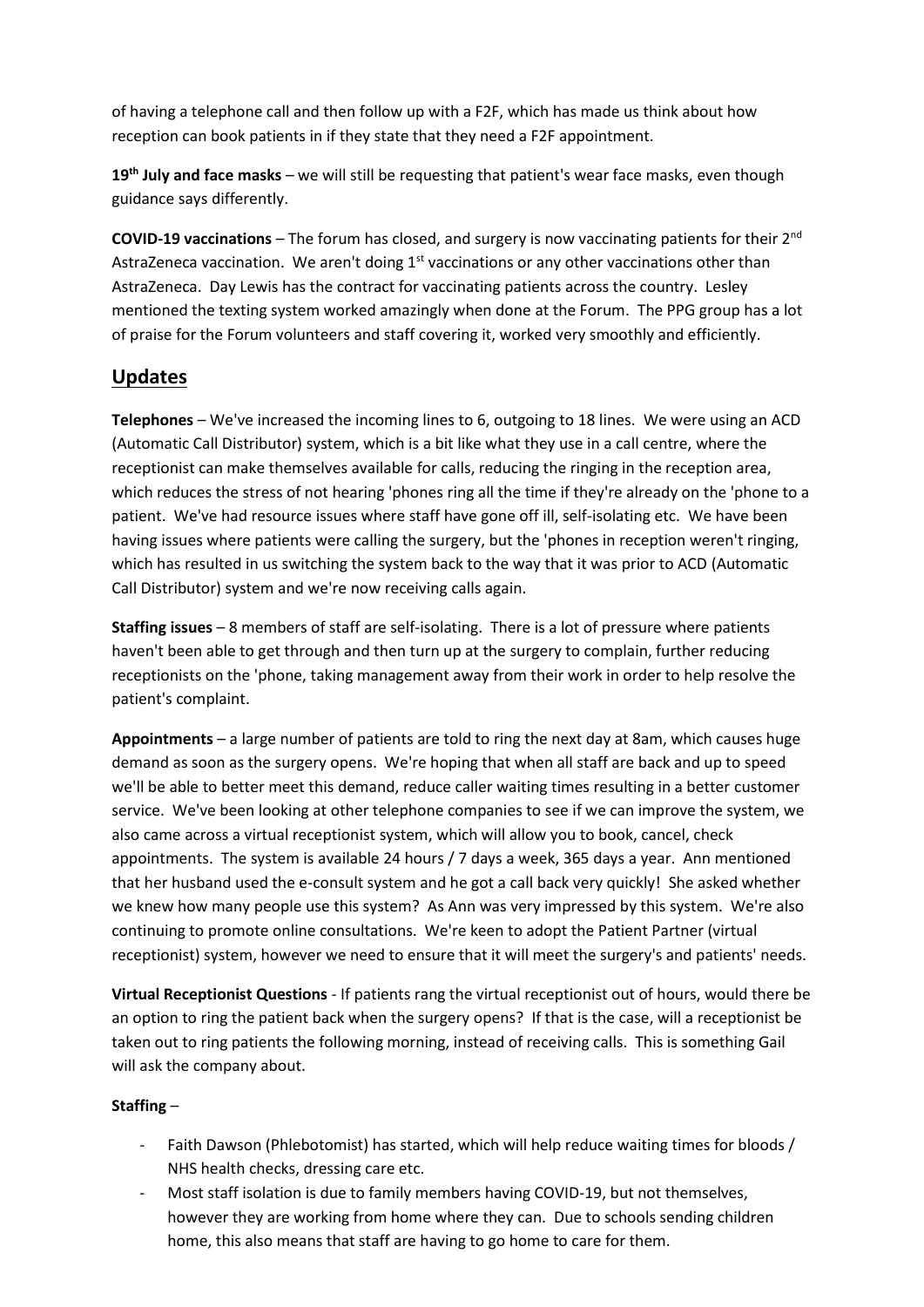- We have had three other members of staff, an Apprentice and two receptionists, start since the last meeting on 16<sup>th</sup> March. The reception team have really stepped up to cover absence and they have been amazing!
- Primary Care Network First Contact Physio' is in place. Mental Health Consultant hasn't yet been appointed.

**Abuse** - There has also been a lot of abuse towards reception staff and has taken a number of hours dealing with other work that needs doing.

**Isolation rules** - likely to relax from 19<sup>th</sup> July, hopefully this will be that if staff are negative when doing lateral flow tests, they will be able to return to work.

**Telephone demand** – Peter mentioned that putting stats on the website might be useful to show the number of calls we're receiving.

**Telephone waiting times** – The practice would like the PPG members to try ringing twice per day, ideally not at 8am, but from 10am onwards, just to see how long they're on the 'phone for.

**Friends and Family Test** – due to COVID-19 we've kept this turned off, however we're looking to start this back up on 19<sup>th</sup> July.

**GP Survey** – this is a national survey carried out annually to see patients' experiences are like when liaising with their GP surgery. Mayford House Surgery was rated poor for access to appointments / clinicians of choice; however, care and customer service was very high. This is different to the Friends and Family Test as it has more questions across different experience areas.

#### **Agenda Items**

**Income Generation re Cryotherapy / Ear Syringe** – prescription charges can be a form of income for the practice. Cryotherapy is no longer available in the practice, Shirley has used this service before, but it is finding it very difficult to access this. Ear irrigation to go private is months waiting list and costs a lot of money. With regards to these services no longer being funded by the CCG, is there potential to bring this into surgery for us to make surplus income? Due to the way that the GMS contract works, the surgery is not allowed to offer any services privately which is available on the NHS, even if these waiting lists are long.

**Carers' Update** – Dr Mitford has been doing a lot of work with carers, ensuring that they're aware of their eligibility for the influenza vaccination, carers' reviews as well as providing contact numbers for them to use for further support.

Website Review and Actions (Josh presented this to the group)

- 1. Move 'Repeat Prescription' button to where 'COVID-19' is;
- 2. On the 'Appointments' page, move the 'Consult your Doctor online' to the tops of the page. (this was later reviewed with the website designer and it was felt that it was better to link it to the 'Consult your GP online' webpage);
- 3. Change the wording of 'Consult your Doctor online' to 'Consult you Surgery online';
- 4. On the 'Consult your Surgery online' webpage, add admin query and clinical query to the website with some examples of what you'd use it for.

**Green Impact for Health** – We would like to develop a green area around the back of the surgery and were wondering if any of the PPG members would like to do some gardening to clean it up a bit? The PPG proposed that we could get in-touch with Northdale Horticulture (Community Venture)

**DVLA Reports** - Anne asked how many DVLA reports do we get through to the surgery? Apparently the DVLA are going to be cracking down on elderly drivers who may not be fit to drive, so we may receive a number more reports to be completed.